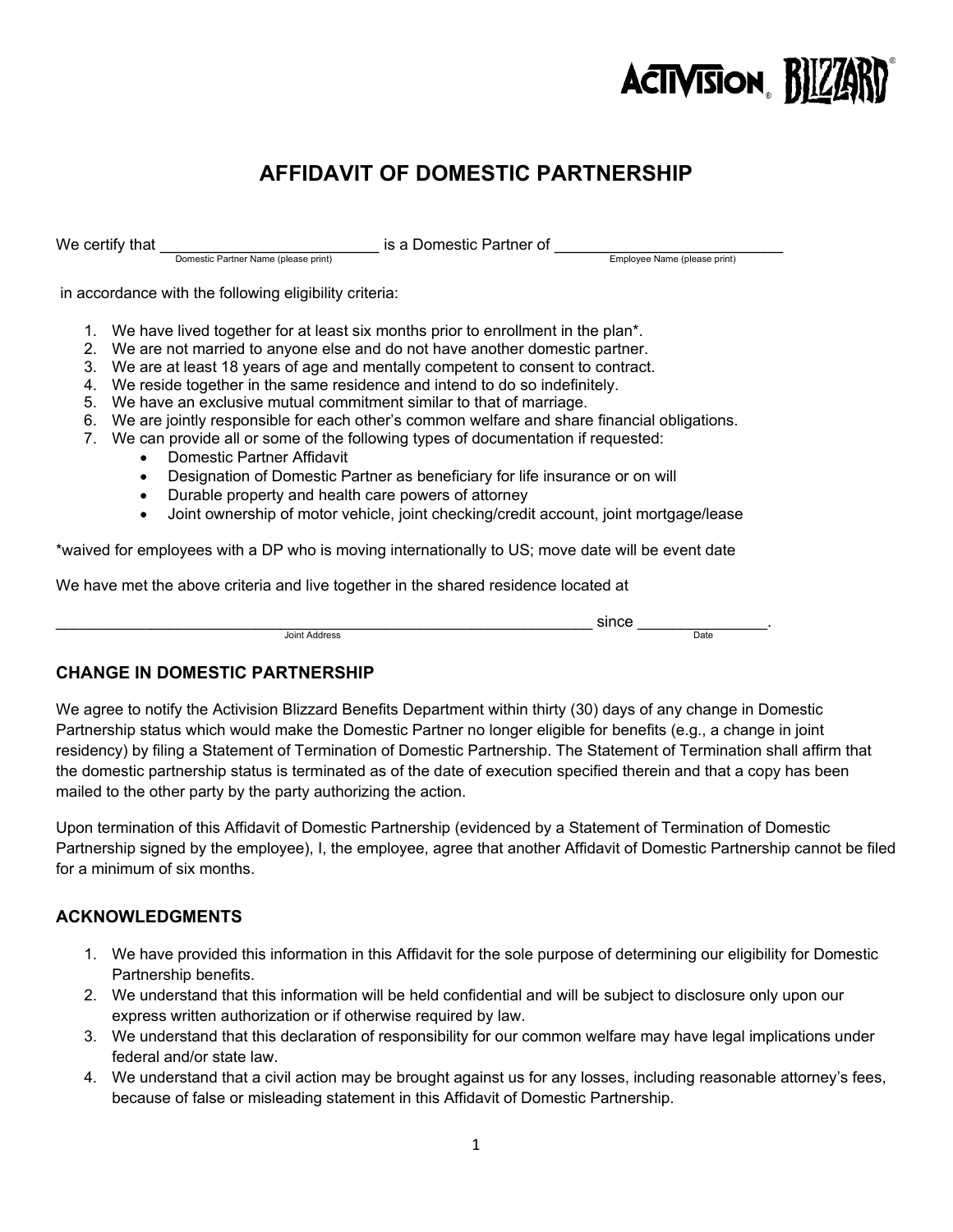- 5. We further understand that any false or misleading statements made in order to receive benefits for which we do not qualify may subject the employee to disciplinary action, including discharge from employment.
- 6. We, the undersigned, certify under penalty of perjury, under the laws of the State of The State of  $\mu$ , that the foregoing is true and correct.

| Signature of Domestic Partner                            | Signature of Employee |
|----------------------------------------------------------|-----------------------|
|                                                          |                       |
| Domestic Partner SSN                                     | Employee SSN          |
|                                                          |                       |
| Domestic Partner Date of Birth                           |                       |
|                                                          |                       |
| Domestic Partner Gender (required by Insurance Carrier)  |                       |
|                                                          |                       |
| Name of Witness (please print)<br>Notary is not Required |                       |
|                                                          |                       |
| Signature of Witness                                     |                       |
|                                                          |                       |
| Date                                                     |                       |

## **DECLARATION OF TAX STATUS**

I, the employee, understand that Activision Blizzard has a legitimate need to know the federal income tax status of my relationship with my domestic partner. I understand that a domestic partner is considered an Internal Revenue Code (IRC) Section 152 dependent only if all of the following requirements are met:

- 1. I have lived with my domestic partner for the full taxable year
- 2. My domestic partner is a citizen or resident of the U.S.
- 3. My domestic partner receives more than half of his or her support from me. The rules for determining support are complicated and are more involved than just determining who is the "primary breadwinner." To determine whether you provide more than half of your domestic partner's support, please complete the worksheet in IRS Publication 17.

I understand that even if the above requirements are met, an individual cannot be considered an IRC Section 152 dependent if the relationship violates local law.

Please indicate the tax status of your domestic partner below:

- $\Box$  I declare that my domestic partner is my IRC Section 152 dependent.
- $\Box$  I declare that my domestic partner is not my IRC Section 152 dependent.

If your domestic partner is not your IRC Section 152 dependent, please read the information on imputed income and aftertax deductions below.

## **ACKNOWLEDGMENTS**